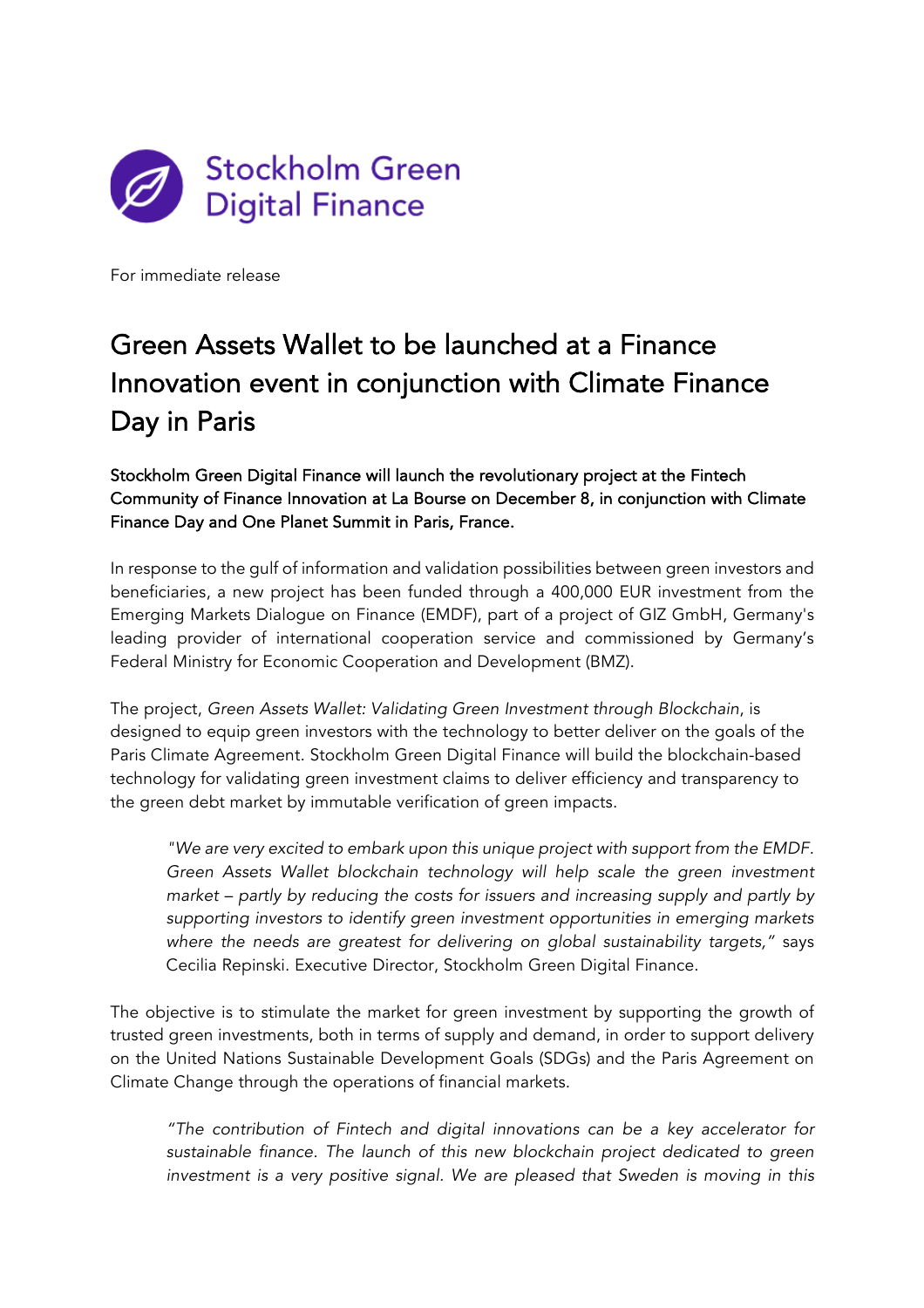*direction and Finance for Tomorrow is committed to contribute actively to the development of such new disruptive solutions."* – Philippe Zaouati, Chair of Finance for Tomorrow.

Green Assets Wallet will help to effectively channel private institutional capital to green projects globally, specifically supporting green emerging markets investments. The wallet is based on open-source technology tailored for capital market actors. The technology will offer a platform for validation of, as well as impact reporting on, green investments.

*"We find it both important and exciting when combinations of the latest technological developments merge with the forces that are driving the transition to a green and sustainable economy. The ambition of this center is at the core of this link and we look forward to collaborating with and learning from Stockholm Green Digital Finance."* - Christopher Flensborg, Head of Climate & Sustainable Financial Solutions, SEB.

Project partners include blockchain engineering startup ChromaWay, research institute CICERO, geographic data provider GIB, and capital market actors – including asset management firm Öhman, Swedish bank SEB, Mistra, Vasakronan and emerging market banks.

*"ChromaWay is committed to creating secure technology for the future and has developed solutions with blockchain since its infancy. Our driving force is a vision of technological excellence for the benefit of mankind and the highest form of reward is working on projects like the Green Assets Wallet that we are confident will have a positive impact on our world,"* says Henrik Hjelte, CEO, ChromaWay.

Green Assets Wallet is expected to be available in late 2018.

For more information about the project: cecilia@stockholmgreenfin.tech

## About Stockholm Green Digital Finance

Stockholm Green Digital Finance is a not-for-profit independent centre, operating in collaboration with the Stockholm Fintech Hub and tasked to demonstrate how green finance and investment can be scaled through the application of fintech innovations. The initiative was launched in May 2017 at the G20 GreenInvest meeting in Berlin. The mission of SGDF is to use fintech as a lever for delivery on the Sustainable Development Goals and Paris Agreement. To deliver on these goals by 2030, trillions of dollars of private investment will be needed. Stockholm Green Digital Finance works with constructive partnerships to practically test and demonstrate solutions to key barriers through technologies including blockchain, big data, digital currencies, artificial intelligence and smart contracts. The solutions are all open source and available to all actors and stakeholders that can benefit from the technologies in their green efforts. More info: https://stockholmgreenfin.tech

## About GIZ

The Deutsche Gesellschaft für Internationale Zusammenarbeit (GIZ) GmbH is a global service provider in the field of international cooperation for sustainable development with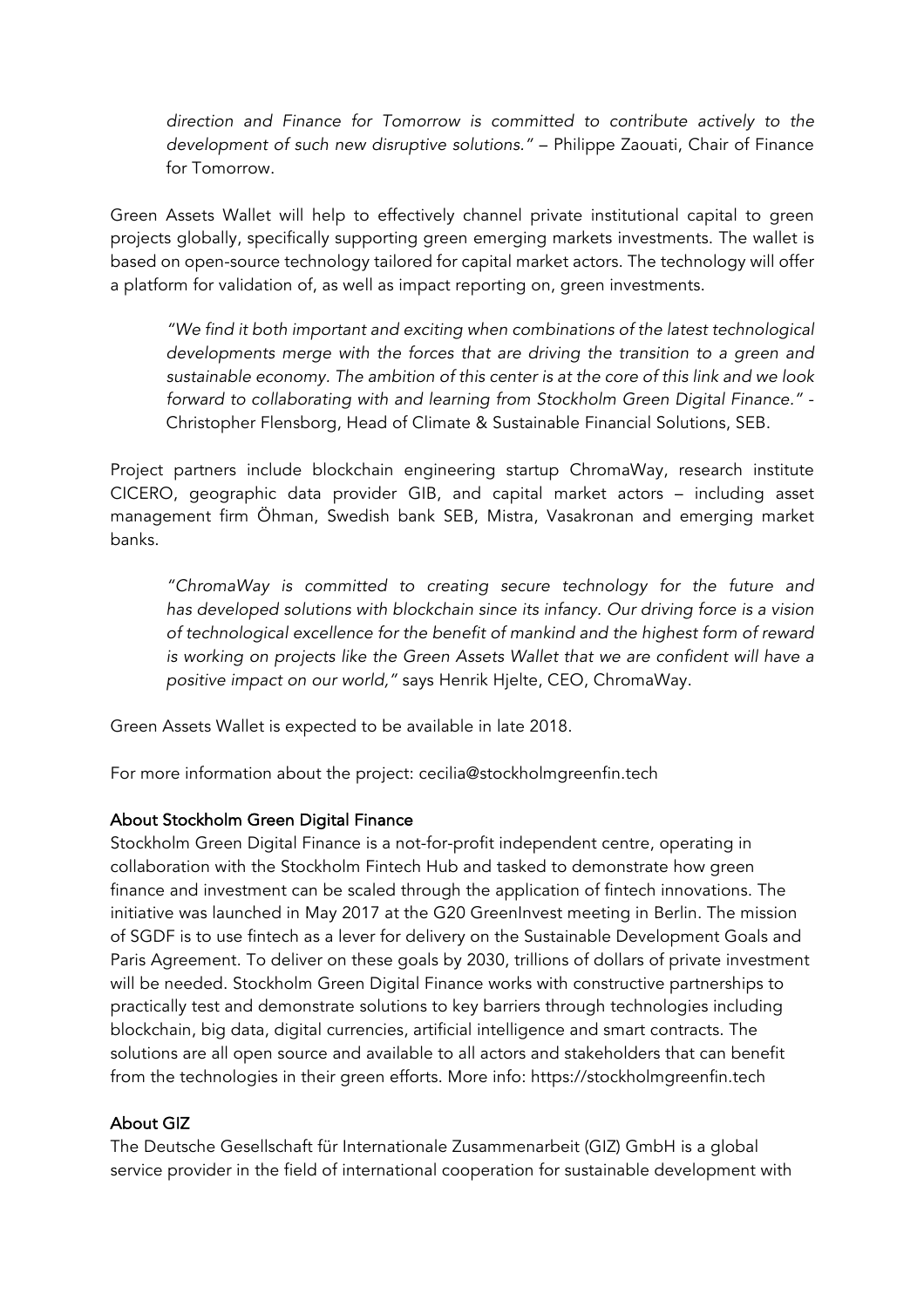more than 17,000 employees. GIZ has over 50 years of experience in a wide variety of areas, including economic development and employment, energy and the environment, and peace and security. Our business volume exceeds 2.1 billion euros. As a public-benefit federal enterprise, GIZ supports the German Government – in particular the Federal Ministry for Economic Cooperation and Development (BMZ) – and public and private sector clients in around 130 countries in achieving their objectives in international cooperation. With this aim, GIZ works together with its partners to develop effective solutions that offer people better prospects and sustainably improve their living conditions.

### About the Emerging Markets Dialogue on Finance

Under the umbrella of the Deutsche Gesellschaft für Internationale Zusammenarbeit (GIZ) GmbH and commissioned by the German Federal Ministry for Economic Cooperation and Development (BMZ), the Emerging Markets Sustainability Dialogues (EMSD) provide a network of stakeholders and decision-makers from think tanks, multinational corporations, and the financial sector. The Emerging Markets Dialogue on Finance (EMDF) represents one of the three EMSD networks. The EMDF seeks to advance the development of sustainable financial systems that foster the transformation towards economies, which positively affect the environment and human lives. To achieve this, EMDF collaborates closely with financial institutions from G20 economies to integrate environmental, social and governance (ESG) indicators into mainstream financial decision-making processes, risk management as well as product and market development. Jointly with our partners, we develop sustainable solutions by doing research, developing methodologies and tools as well as enhancing technical capacities.

## About FINANCE INNOVATION

Funded in 2007 by the French Public Authorities, FINANCE INNOVATION is the unique cluster for innovation in the French financial sector, has directed concrete actions to accelerate the creation and development of innovative projects devoted to economic, societal and environmental challenges in the service of growth and employment. With over 500 members (our members are primarily innovative SMEs, bank and insurance corporation but also major universities, research labs, public authorities), FINANCE INNOVATION seeks to address the key barriers and opportunities in the financial ecosystem :promote and support the French Fintech ecosystem locally and internationally, while building bridges with the other Fintech hubs, advocate for a democratic and inclusive financial services industry support SMEs of the territory in their search for capital and funding and attract greater investment

#### Finance for Tomorrow

Finance for Tomorrow is the initiative launched in June 2017 by Paris EUROPLACE and led by the actors of the Paris Financial Center to promote sustainable finance in France and internationally. Chaired by Philippe Zaouati, Finance for Tomorrow now gathers around 50 members with the objective to contribute to a shift of financial flows towards a low carbon and inclusive economy, in line with the Paris Agreement and the UN Sustainable Development Goals.